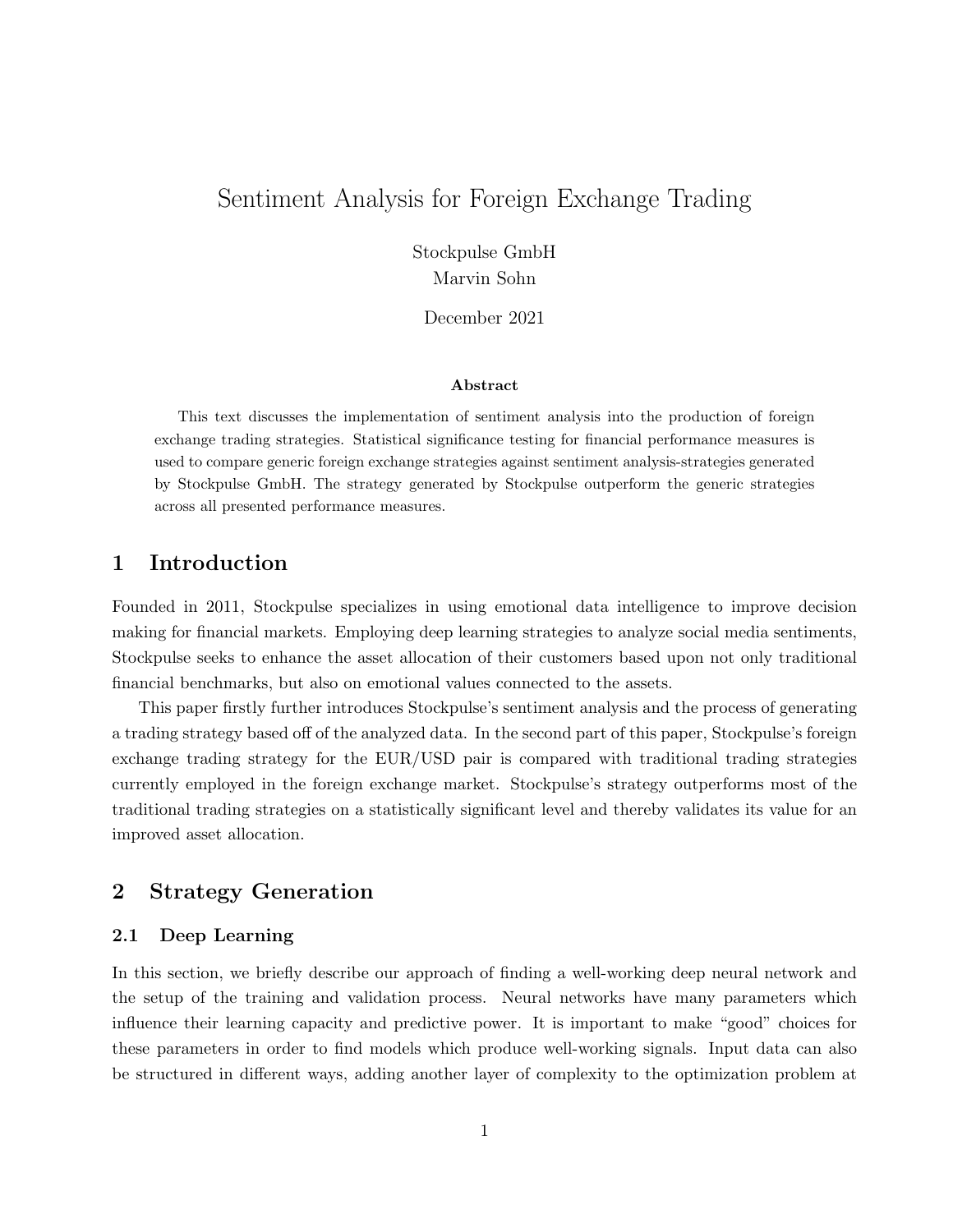hand.As the number of possible configurations for neural networks is very large, a suitable method is required to find "good" configurations in an acceptable amount of time. While our data center is equipped with nVidia GPUs to maximize training speed, it is still necessary to reduce the number of configurations significantly to bring down the necessary amount of time.

### 2.1.1 Genetic Algorithm

To do that, we use a heuristic approach called genetic algorithm. A genetic algorithm is inspired by Charles Darwin's theory of evolution. It follows the principle of natural selection where the fittest individuals are selected to produce offspring for the next generation. The following items are four essential processes in a genetic algorithm:

- Selection: a process of finding fittest individuals in a population. The purpose is to keep genes from these individuals through inheritance to the next generation.
- Fitness: a rating of how individuals perform. In our experiment, the fitness score is determined by financial key statistics like Sharpe ratio, volatility, or return on investment.
- Reproduction: a process of producing offspring. Pairs of individuals (parents), chosen during the selection step, are creating offspring from their genes. In our experiment, optimized parameters are the genes.
- Mutation: a process of mutating genes during reproduction to avoid falling into local optima. In our experiment, the possibility of mutation is 20%.

### 2.1.2 Implementation

We apply the genetic algorithm to optimize the neural net's structure. We implement the entire procedure in Python with machine learning library Tensorflow. The genetic algorithm runs through 10 generations with a population of 50 networks per generation. The initial population of neural networks is created with randomly chosen layouts, which can also have different kind of input parameters, e.g. the length of input history can vary. The following parameters are tuned by the genetic algorithm:

- Size of history fed into the model
- Type of neural network layer (dense, SimpleRNN, LSTM)
- Number of neurons per layer
- Number of layers
- Activation of layer (linear, elu, relu, tanh, sigmoid)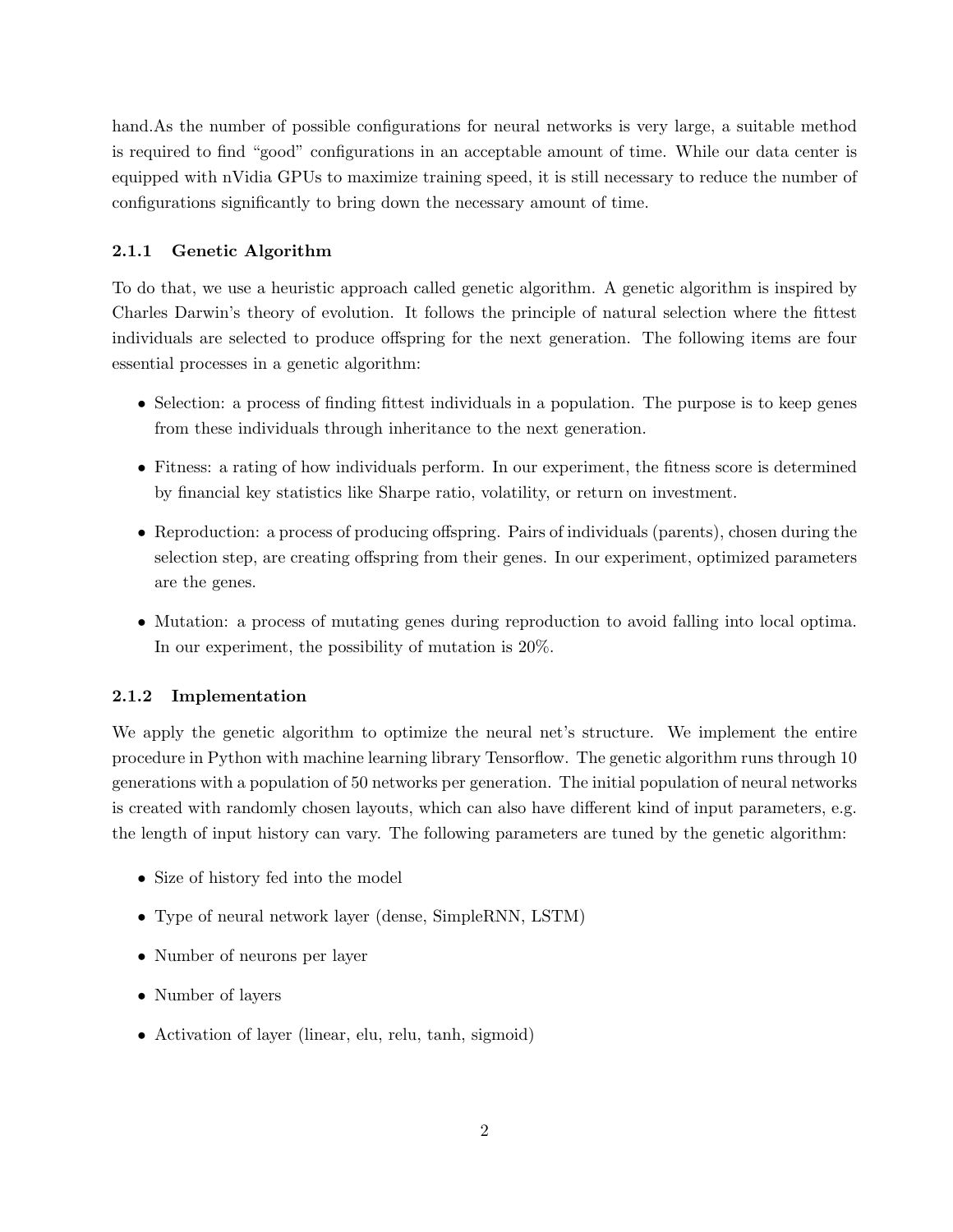| Layer (type)                                                                | <b>Output Shape</b> | Param # |
|-----------------------------------------------------------------------------|---------------------|---------|
| recurrent_stage (LSTM)                                                      | (None, 1, 24)       | 2688    |
| recurrent_stage_1 (SimpleRNN)                                               | (None, 1, 128)      | 19584   |
| recurrent_stage_3 (SimpleRNN)                                               | (None, 8)           | 1096    |
| dense stage (Dense)                                                         | (None, 8)           | 72      |
| prediction_stage (Dense)                                                    | (None, 1)           | 9       |
| Total params: 23,449<br>Trainable params: 23,449<br>Non-trainable params: 0 |                     |         |

Figure 1: Tensorflow Output

#### 2.1.3 Network Layout

In general, a neural network consists of nodes (neurons) and edges (connections between nodes), so it can be seen as a graph. There are many different configurations of neural networks. We build neural networks via Tensorflow's Keras module, which constructs the networks by defining layers. Each layer passes its output into the next layer, thus defining the graph. For more information about Tensorflow and Keras refer to <https://www.tensorflow.org>.

### 2.1.4 Recurrent Neural Networks

Different types of layers are available in Keras, for instance the Recurrent Neural Network layer (SimpleRNN). Recurrent neural networks (RNNs) are able to learn and represent temporal sequences, thus this type of layer is particularly fit for solving time-related problems, such as forecasting weather or periodic demands. In addition to SimpleRNN, we also make use of Long short-term memory (LSTM) layers, which is another architecture based on RNN. Conceptually, we have defined four stages in our neural network: recurrent stage, squeeze stage, dense stage and prediction stage. These stages may have individual layer types, number of layers, numbers of neurons, as well as activation and regularization functions. The following table is an example of the model summary output from Tensorflow (Keras):

#### 2.1.5 Training

Each neural network is trained using the Nadam optimizer with mean squared error as the loss function. We apply dropout and regularization at various stages in the network to avoid overfitting. We train until loss is stable for a certain number of epochs. Once training is finished, the performance is evaluated by producing signals for the validation data and feed them into our proprietary backtest platform. Model outputs are floating point values, predicting the relative price change for a given feature vector. Thus, we need to derive the actual signal label (buy, sell, flat) from these continuous values. To do this, we apply threshold based classification, so that for values smaller than the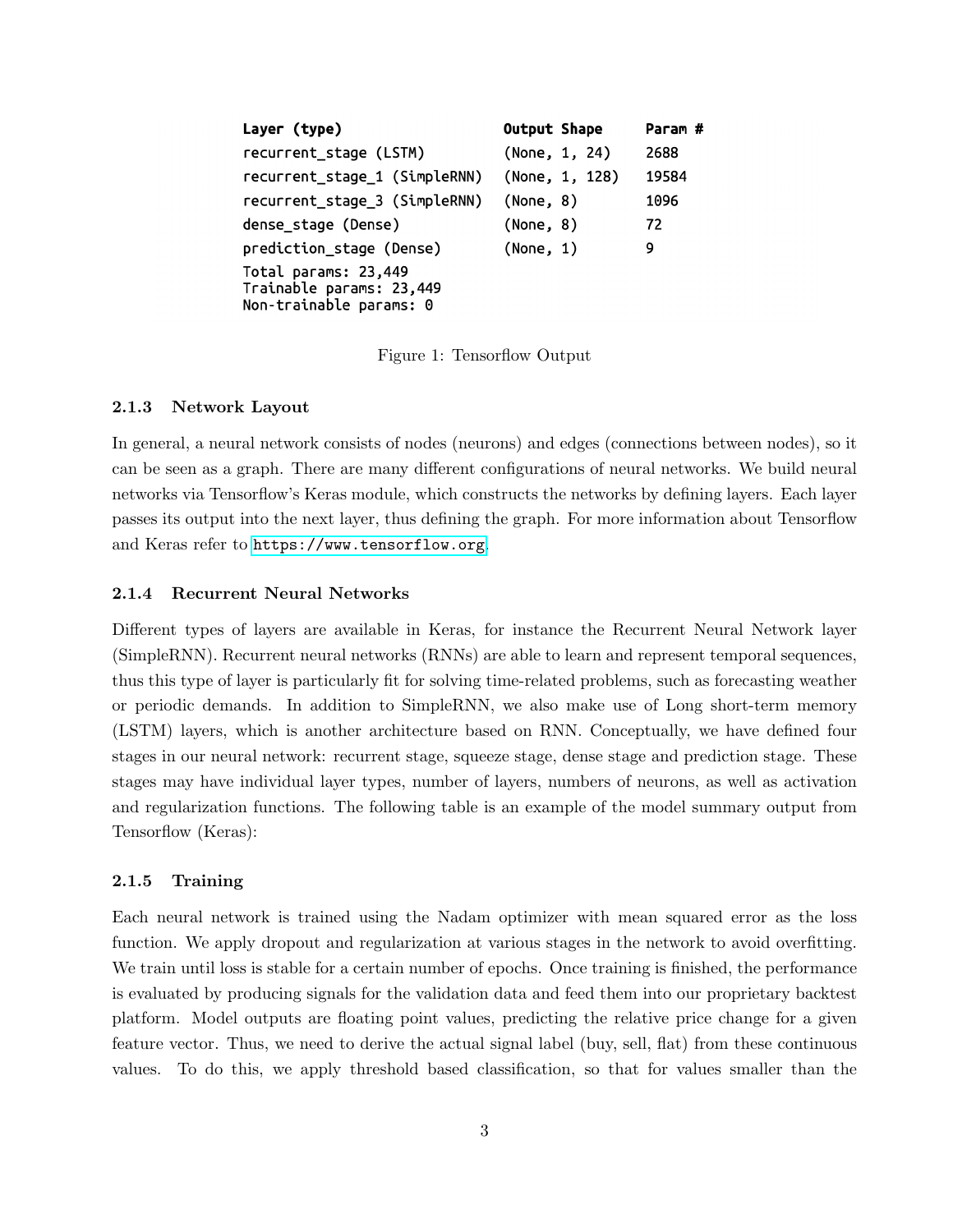threshold, signal is sell, and for values larger than the threshold, signal is buy. Optionally, we define a quantile around the threshold. Values falling inside the quantile will be labeled as flat. We optimize the threshold through sensitivity analysis.

#### 2.1.6 Validation

During sensitivity analysis of the threshold, each set of signals is run through the Stockpulse backtester. The backtester performs a complete trading simulation, considering transaction cost, dividends, trading hours, etc. The result is a comprehensive set of financial performance keys, such as cummulative return, return p.a., volatility, maximum drawdown, Sharpe ratio, Sortino ratio, and more. In addition to these financial metrics we also calculate the hit ratio for each signal set. We keep the threshold with the best result during the sensitivity analysis. When evaluating model performance, we look at different performance criteria which, when all fulfilled together, will label a model as a "good" model. Models not fulfilling the criteria are considered "bad". The criteria are as follows:

- Sharpe Ratio  $\geq 1$
- Hit ratio of buy signals  $\geq 0.51$
- Hit ratio of sell signals  $> 0.51$
- Overall hit ratio  $\geq 0.53$
- Each year's return  $\geq 5$

Inside the good and bad model classes, models are ranked by Sortino ratio. In the genetic algorithm, we make use of the model classes during selection. This is done by keeping the best 40 percent of the population in the selection step, with good models being considered before bad models.

#### 2.1.7 Testing

Only when a model has found to be in the class of good models, by backtesting on the validation dataset, we run an additional backtest, but this time on the test dataset. In case the signals produced for the test dataset fulfill the criteria for good models as well, the model is stored and marked as being in the class "good". That means, that models have to fulfill all criteria with signals from both datasets, validation and test, in order to be considered as "good".

#### <span id="page-3-0"></span>2.2 Generic Foreign Exchange Strategies

Based upon [\[TM11\]](#page-8-0) and [\[Vau18\]](#page-8-1), the most widely used forex strategies that can be assigned to the family of traditional trading strategies are the following: momentum, moving average convergence divergence (MACD), relative strength index, trending and filter rules. [\[CCCH16\]](#page-8-2) adds the strategies of using the forward rate as a predictor and using carry trade rules.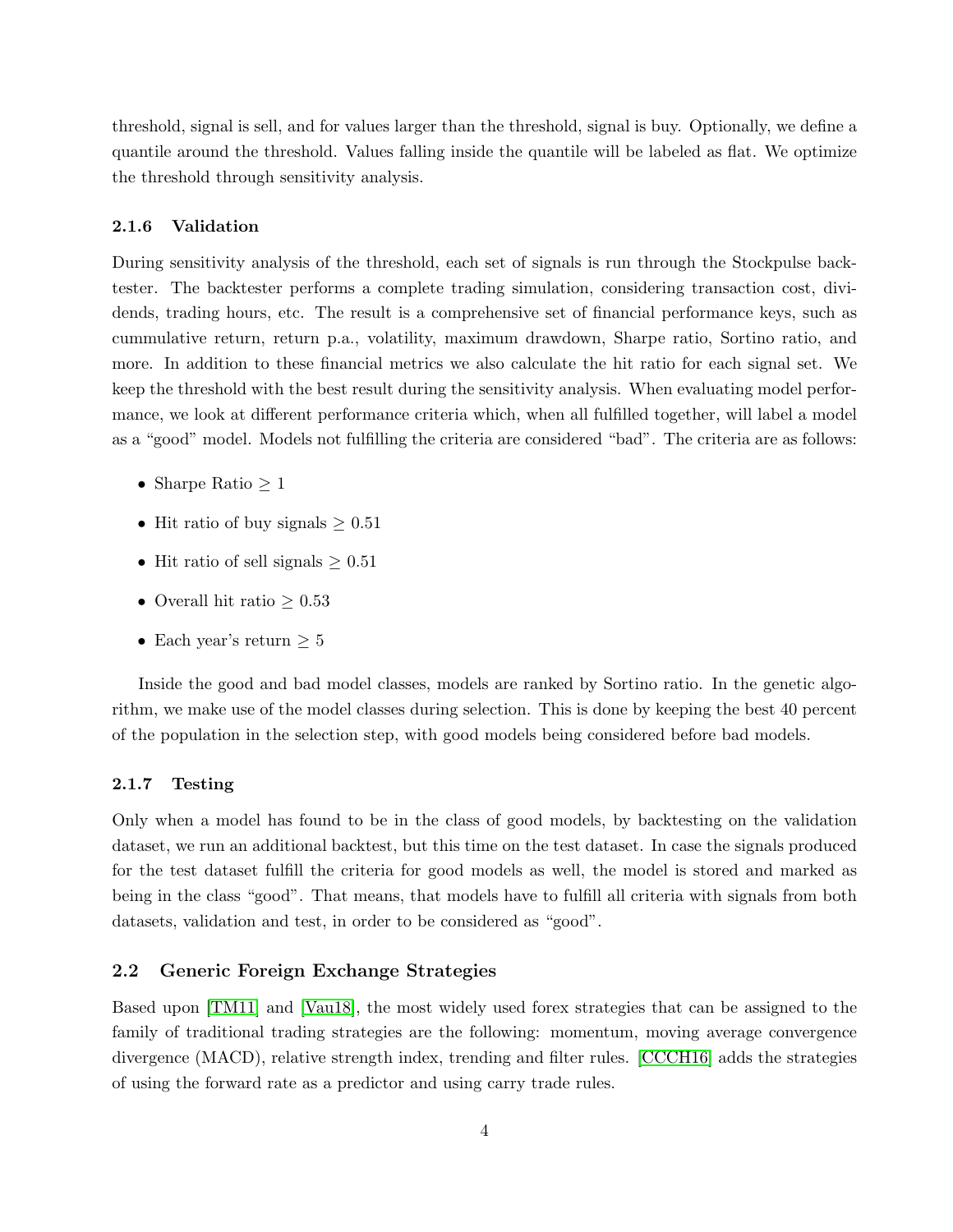Additionally, a Monte Carlo simulation is performed, which should mimic the investment decision of an unskilled investor. For every day in the test phase, the unskilled investor chooses randomly from a uniform distribution with the possible outcomes  $\in \{buy, sell, hold\}$ . The outcome of the Monte Carlo simulation is gonna be utilized as a bottom-line-benchmark for all other trading strategies.

## 3 Comparing Trading Strategies

Because the simplified goal of generating new trading strategies is to earn (more) money, it might seem reasonable to focus on the average profitability or the overall volatility of the different trading strategies. But as [\[HL14\]](#page-8-3) already expressed, this could lead to an alarmingly high number of falsepositive discoveries. Instead, by following the guidelines of modern hypothesis testing, the probability of a false discovery can be controlled by adjusting  $\alpha$ , the level of significance. Keeping in line with the majority of the academic literature, we test for the two-sigma significance level of  $\alpha = 5$ . The mentioned trading strategies are all applied, based upon the trading rules stated in the literature, to the test phase starting from 01.01.2020 and ending on 17.11.2021.

Let  $S$  denote the Stockpulse strategy.

#### <span id="page-4-0"></span>3.1 Tests of Normal Distribution

To start off our analysis of trading strategies, we first analyze whether the Stockpulse strategy follows a normal distribution. Therefore we set the null hypothesis to  $\mathcal{H}_{0,0}$  :=  $S$  is normal distributed. Following the test of [?],  $\mathcal{H}_{0,0}$  can be rejected on the  $\alpha$ -level. This is caused by a skew of 0.0652 and more importantly a kurtosis of 2.3012.

Even though we rejected the normality assumption, it could still be the case that the true mean of  $S$  is equal to zero. Since we are looking at a trading strategy, it is very important that the true mean is unequal from zero, otherwise the strategy would on average not generate money. Because we already rejected  $\mathcal{H}_{0,0}$ , we cannot use a t-test to investigate the true mean. Instead, we are using the nonparametric Wilcoxon signed-rank test from [?], as this test does not assume normality of the tested data.



Figure 2: Distribution of S Daily Returns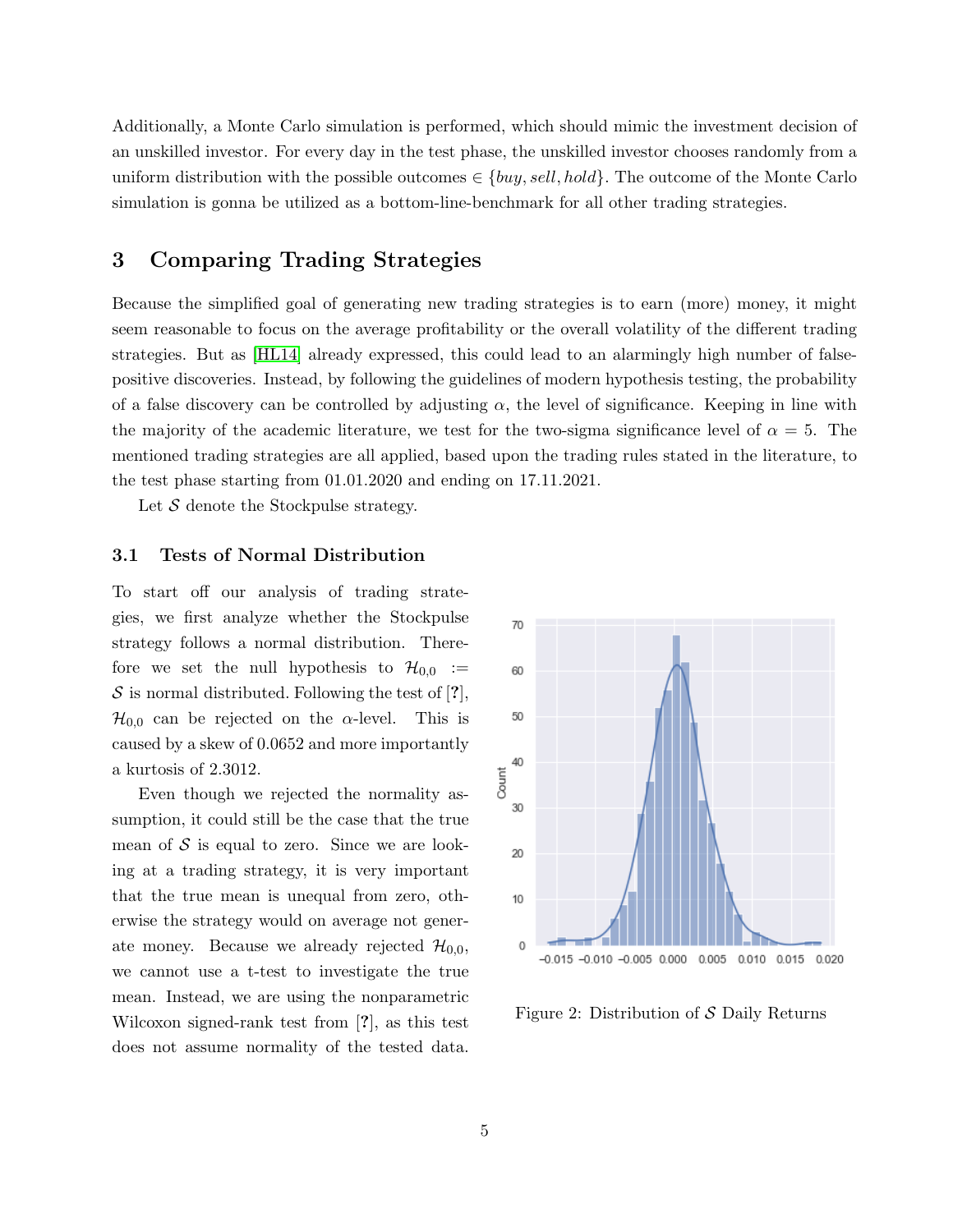We set  $\mathcal{H}_{0,1} :=$  the true mean of S is equal to zero.  $\mathcal{H}_{0,1}$  can again be rejected at the  $\alpha$ -level. Therefore we know that  $S$  is statistically significant in terms of generating money.

#### <span id="page-5-0"></span>3.2 Testing Difference in Means

The result from Chapter [3.1](#page-4-0) is valuable as a stand-alone result, but can be weakened if the true means of all trading strategies are the same, thereby making all strategies equally financially interesting. To test whether the true means of the strategies indeed differ from each other, we are using the Z-test to account for the violated normality assumption  $\mathcal{H}_{0,0}$ .

We define the null hypothesis as  $\mathcal{H}_{0,2} :=$  true mean of S is equal to true mean of the generic trading strategy. We do this for every trading strategy listed in Chapter [2.2.](#page-3-0) Displayed in Figure [3.2,](#page-5-0) we can reject  $\mathcal{H}_{0,2}$  for all strategies except for buy and hold and RSI at the  $\alpha$ -level. Even though we would have liked to also reject  $\mathcal{H}_{0,2}$  for the RSI strategy, the failure to statistically reject  $\mathcal{H}_{0,2}$  can be explained economically:  $S$  is build upon the inputs of the RSI strategy, therefore the distribution of S inherits the features of the RSI strategy and  $\mathcal{H}_{0,2}$  cannot be rejected. On the contrary, we are yet to find an explanation for the failed rejection of  $\mathcal{H}_{0,2}$  in regards to the buy and hold strategy.

#### 3.3 Probabilistic Sharpe Ratio

A commonly used measurement of financial strategies is the Sharpe Ratio (SR) from [?]. As described by [\[BLdP12\]](#page-8-4), a potential pitfall of using the SR as a comparison between different strategies is that we focus on point-wise estimation. [\[Mer03\]](#page-8-5) stated that the standard deviation of the SR is greatly affected by the underlying distribution, which thereby diminishes the statistical significance of the SR results. Therefore [\[BLdP12\]](#page-8-4) introduced the Probabilistic Sharpe Ratio (PSR), which can be expressed as



 $\widehat{\text{PSR}}(SR^*) = \text{Prob}[SR \leq \widehat{SR}],$ 

Figure 3: Significance Level for Z-test

with  $SR^*$  being a theoretical SR and  $\widehat{SR}$  being the estimated SR of the distribution. Put simply, PSR gives us a confidence level with which  $\tilde{S}\tilde{R}$  is greater than a SR benchmark.

We are using three different benchmarks: firstly, we are testing each trading strategy against a SR of zero to determine if the respective strategy has a positive impact at all and we are testing each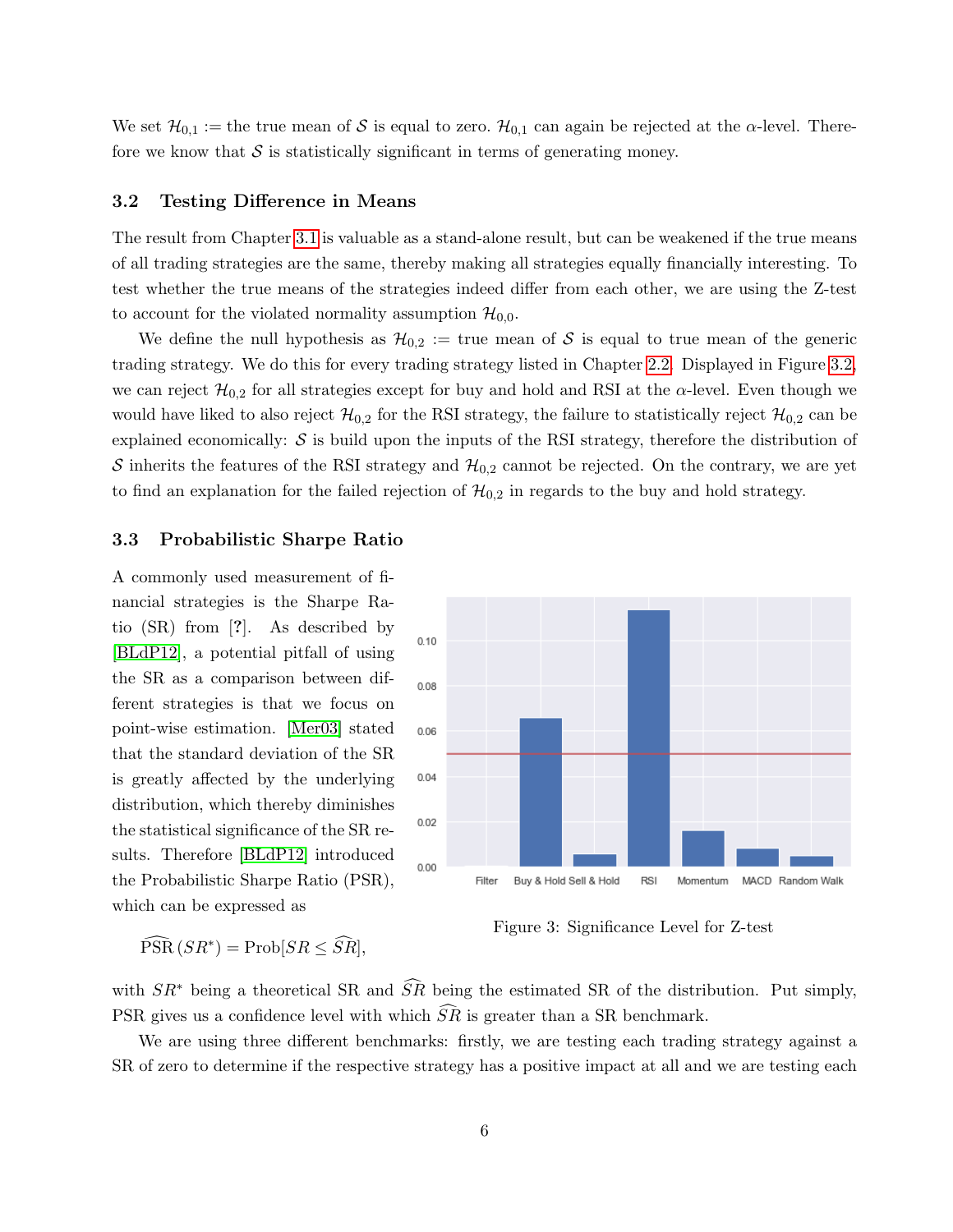

<span id="page-6-0"></span>Figure 4: Probabilistic Sharpe Ratios of Trading Strategies with different Benchmarks

strategy against the SR of the random walk. Secondly,  $S$  is tested against the SR of all other generic strategies to compare their head-to-head performance.

The results for the first two benchmarks are shown in Figure [4.](#page-6-0) S beats with a confidence of 98.94% the SR of zero and with a confidence of 99.71% the SR of the random walk benchmark. This makes  $S$  the only strategy to surpass the 90% barrier for each benchmark, with the second best strategy being RSI with confidence levels of 74.90% and 86.79% respectively.

In Figure [5,](#page-7-0) the PSR of  $S$  is illustrated benchmarked to the generic trading strategies from Chapter [2.2.](#page-3-0) The result can be derived from looking at Chapter [3.2,](#page-5-0) where we unable to reject  $\mathcal{H}_{0,2}$  for the RSI and the buy and hold strategy. This continues on in Figure [5](#page-7-0) with RSI and buy and hold strategy leading to the two lowest PSR values for  $S$ . But even though the RSI and the buy and hold strategy lead to lower PSR values, these values are still very high with a confidence level of 96.85% and 94.70% respectively. Therefore we can say at the  $\alpha$ -level, that S has a higher SR than a buy and hold, sell and hold, MACD, Momentum and random walk strategy. If we loosen up the  $\alpha$ -level by just one percent-point, we can also extend this statement to the RSI strategy.

# 4 Conclusion

Stockpulses strategy  $S$  is constructed by combining social media sentiment analyses with RSI and Momentum strategies. By doing this, Stockpulse creates a trading strategy for which both the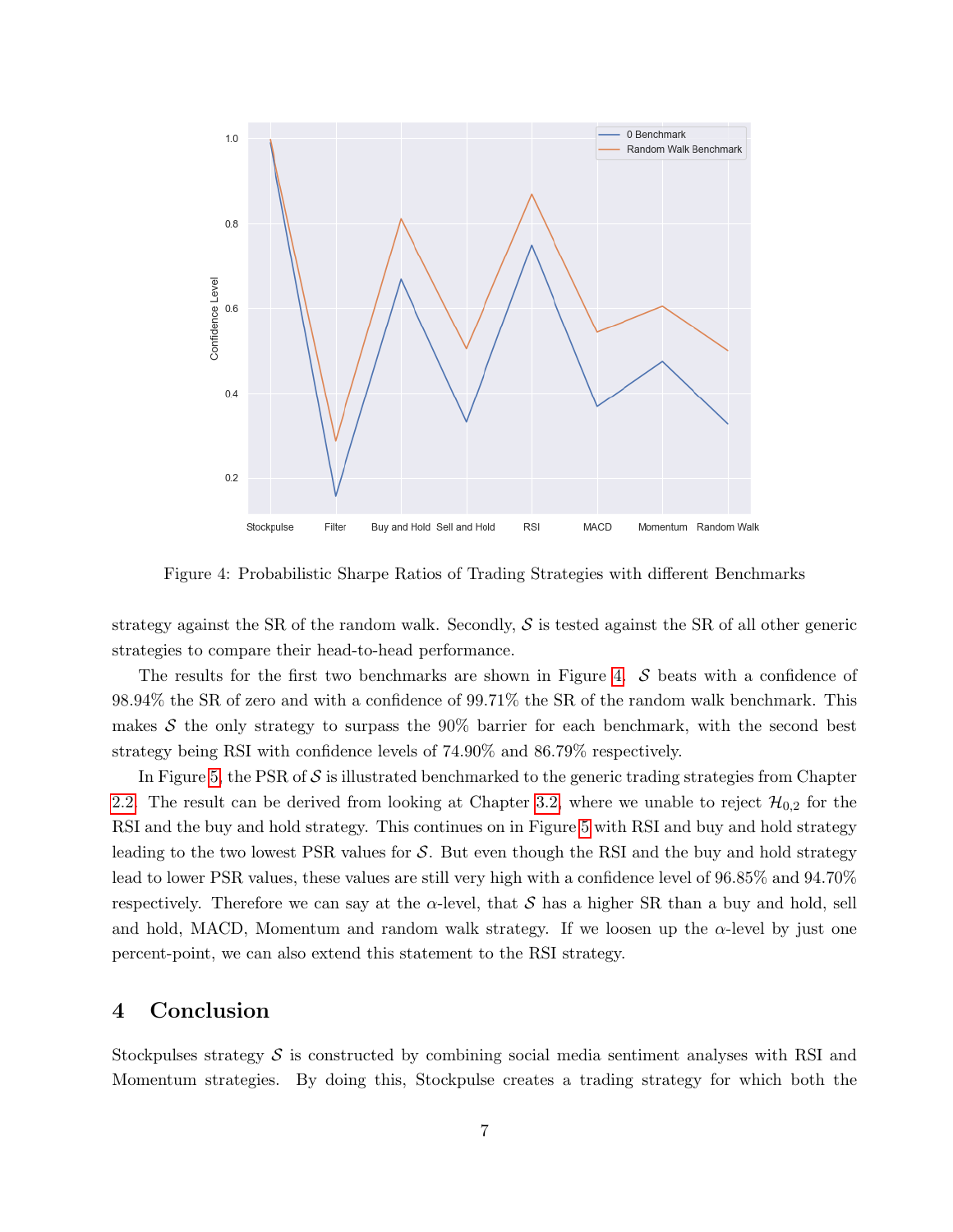

<span id="page-7-0"></span>Figure 5: Probabilistic Sharpe Ratios of  $S$  with Trading Strategies as Benchmark

normality assumption and the assumption of a zero mean can be rejected, which indicates that  $\mathcal S$ has on average an economic impact. Comparing the true means of  $S$  and generic trading strategies, it can be rejected for the majority of generic trading strategies that their true means are equal. Expanding these results to the return-risk combined measurement of PSR, S has a confidence of over 94% of beating the SRs of all generic trading strategies. Keeping in mind, that  $\mathcal S$  is made up out of a combination of RSI and momentum strategy, the high confidence level at beating these generic trading strategies which were used as input parameters emphasizes the tremendous role of Stockpulses sentiment analysis in improving the financial significance of a trading strategy.

# References

[AAB<sup>+</sup>15] Martín Abadi, Ashish Agarwal, Paul Barham, Eugene Brevdo, Zhifeng Chen, Craig Citro, Greg S. Corrado, Andy Davis, Jeffrey Dean, Matthieu Devin, Sanjay Ghemawat, Ian Goodfellow, Andrew Harp, Geoffrey Irving, Michael Isard, Yangqing Jia, Rafal Jozefowicz, Lukasz Kaiser, Manjunath Kudlur, Josh Levenberg, Dandelion Mané, Rajat Monga, Sherry Moore, Derek Murray, Chris Olah, Mike Schuster, Jonathon Shlens, Benoit Steiner, Ilya Sutskever, Kunal Talwar, Paul Tucker, Vincent Vanhoucke, Vijay Vasudevan, Fernanda Viégas, Oriol Vinyals, Pete Warden, Martin Wattenberg, Martin Wicke, Yuan Yu,